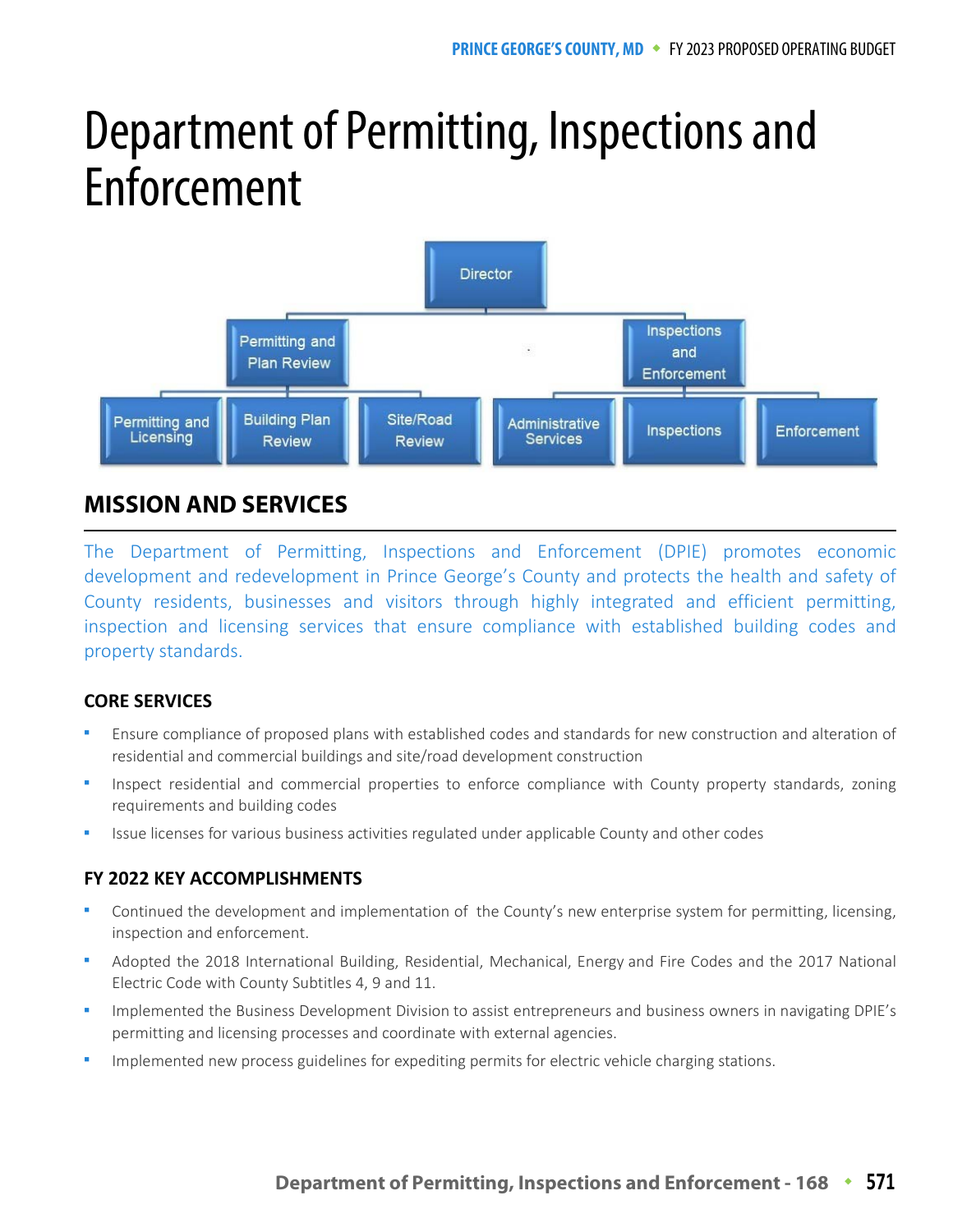#### **STRATEGIC FOCUS AND INITIATIVES IN FY 2023**

The agency's top priorities in FY 2023 are:

- Reduce the amount of time between permit application and issuance including plan review and permit processing.
- Complete the development and implementation of a new permitting and licensing system to replace the legacy ePermits system.
- **Continue to convert on-site and off-site paper files to a digital document management and screening system using** an outside contractor.

# **FY 2023 BUDGET SUMMARY**

The FY 2023 proposed budget for the Department of Permitting, Inspections and Enforcement is \$26,547,200, an increase of \$13,408,400 or 102.1% over the FY 2022 approved budget.

#### **Expenditures by Fund Type**

|                   | <b>FY 2021 Actual</b> |         | FY 2022 Budget |         | FY 2022 Estimate |           | FY 2023 Proposed |         |
|-------------------|-----------------------|---------|----------------|---------|------------------|-----------|------------------|---------|
| <b>Fund Types</b> | Amount                | % Total | Amount         | % Total | Amount           | % Total   | Amount           | % Total |
| General Fund      | \$11,471,900          | 100.0%  | \$13,138,800   | 100.0%  | \$15,267,900     | $100.0\%$ | \$26,547,200     | 100.0%  |
| <b>Total</b>      | \$11,471,900          | 100.0%  | \$13,138,800   | 100.0%  | \$15,267,900     | $100.0\%$ | \$26,547,200     | 100.0%  |

## **Reconciliation from Prior Year**

|                                                                                                                                                                                                                    | <b>Expenditures</b> |
|--------------------------------------------------------------------------------------------------------------------------------------------------------------------------------------------------------------------|---------------------|
| <b>FY 2022 Approved Budget</b>                                                                                                                                                                                     | \$13,138,800        |
| <b>Increase Cost: Recovery Reduction</b> - A decrease in recoverable expenditures from the Stormwater and Solid Waste<br>Enterprise Funds resulting from the elimination of recoveries in the Enforcement Division | \$7,896,800         |
| <b>Increase Cost: Fringe Benefits</b> — Increase in the fringe benefit rate from 31.2% to 35.4% to align with projected costs                                                                                      | 1,650,900           |
| Increase Cost: Compensation - Mandated Salary Requirements - Annualization of FY 2022 salary adjustments                                                                                                           | 1,465,700           |
| <b>Increase Cost: Compensation</b> - Reflects other salary adjustments due to a decrease in salary vacancy lapse and attrition                                                                                     | 777,300             |
| <b>Increase Cost: Operating</b> — Increase in funding for the Clean Lot program to support beautification and litter reduction<br>efforts                                                                          | 500,000             |
| <b>Increase Cost: Operating</b> — Increase to support the commercial inspection services contract to augment the Inspections<br>Division staffing                                                                  | 500,000             |
| <b>Increase Cost: Operating</b> — Increase in funding to support the engineering consultant contracts                                                                                                              | 350,000             |
| Increase Cost: Technology Cost Allocation - Increase in OIT charges based on anticipated countywide costs for<br>technology                                                                                        | 129,300             |
| <b>Increase Cost: Other Operating Contracts</b> - Increase in funding to support information technology initiatives                                                                                                | 72,800              |
| <b>Increase Cost: Operating</b> - Increase in general and administrative contracts to support instructional videos and<br>marketing costs                                                                          | 53,500              |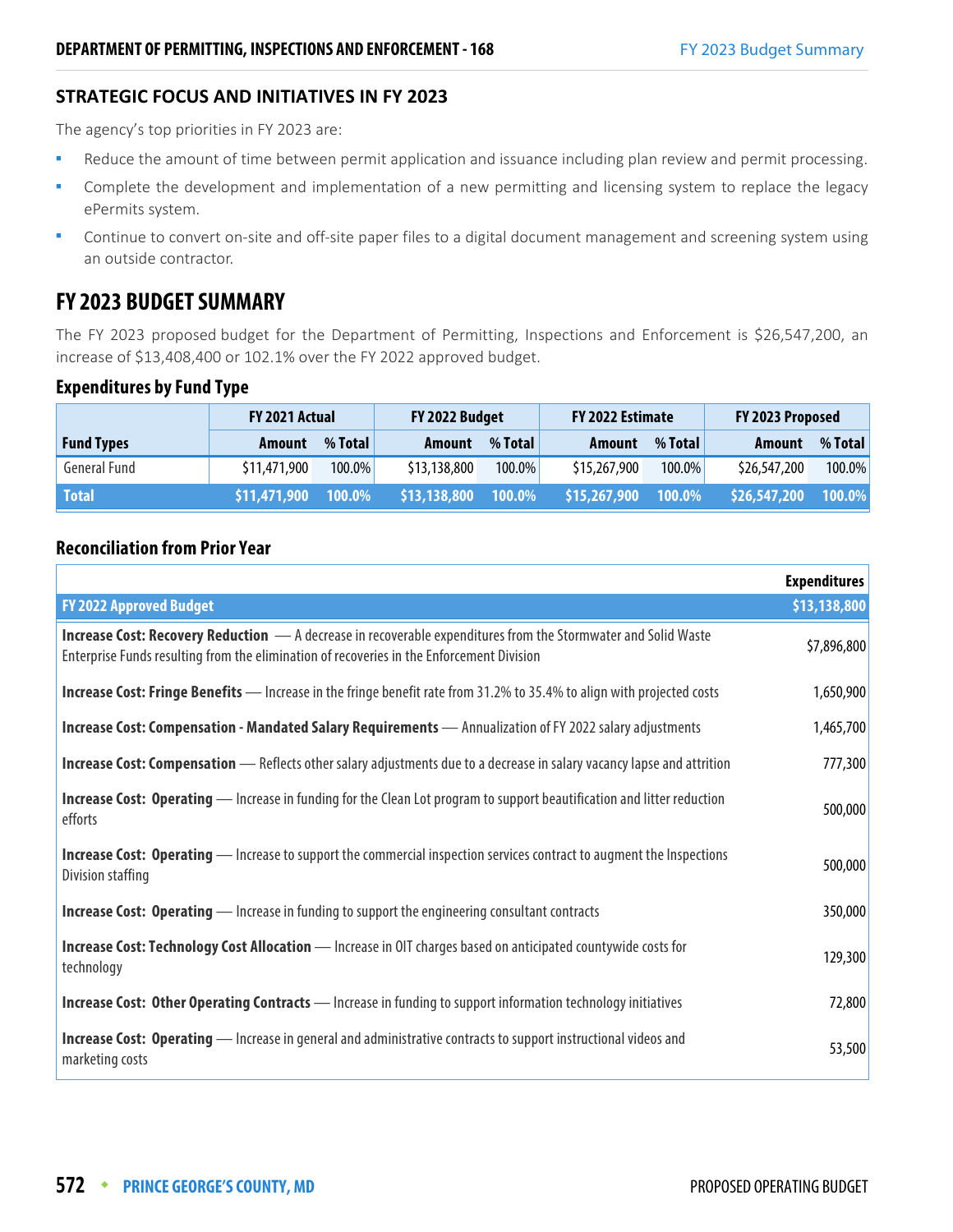# **Reconciliation from Prior Year** (continued)

|                                                                                                                                        | <b>Expenditures</b> |
|----------------------------------------------------------------------------------------------------------------------------------------|---------------------|
| <b>Increase Cost: Other Operating</b> - Increase in funding to support essential travel and training                                   | 20,900              |
| <b>Decrease Cost: Operating</b> - Reflects reductions in periodicals, membership fees, and supplies to align with historical<br>trends | (8,800)             |
| <b>FY 2023 Proposed Budget</b>                                                                                                         | \$26,547,200        |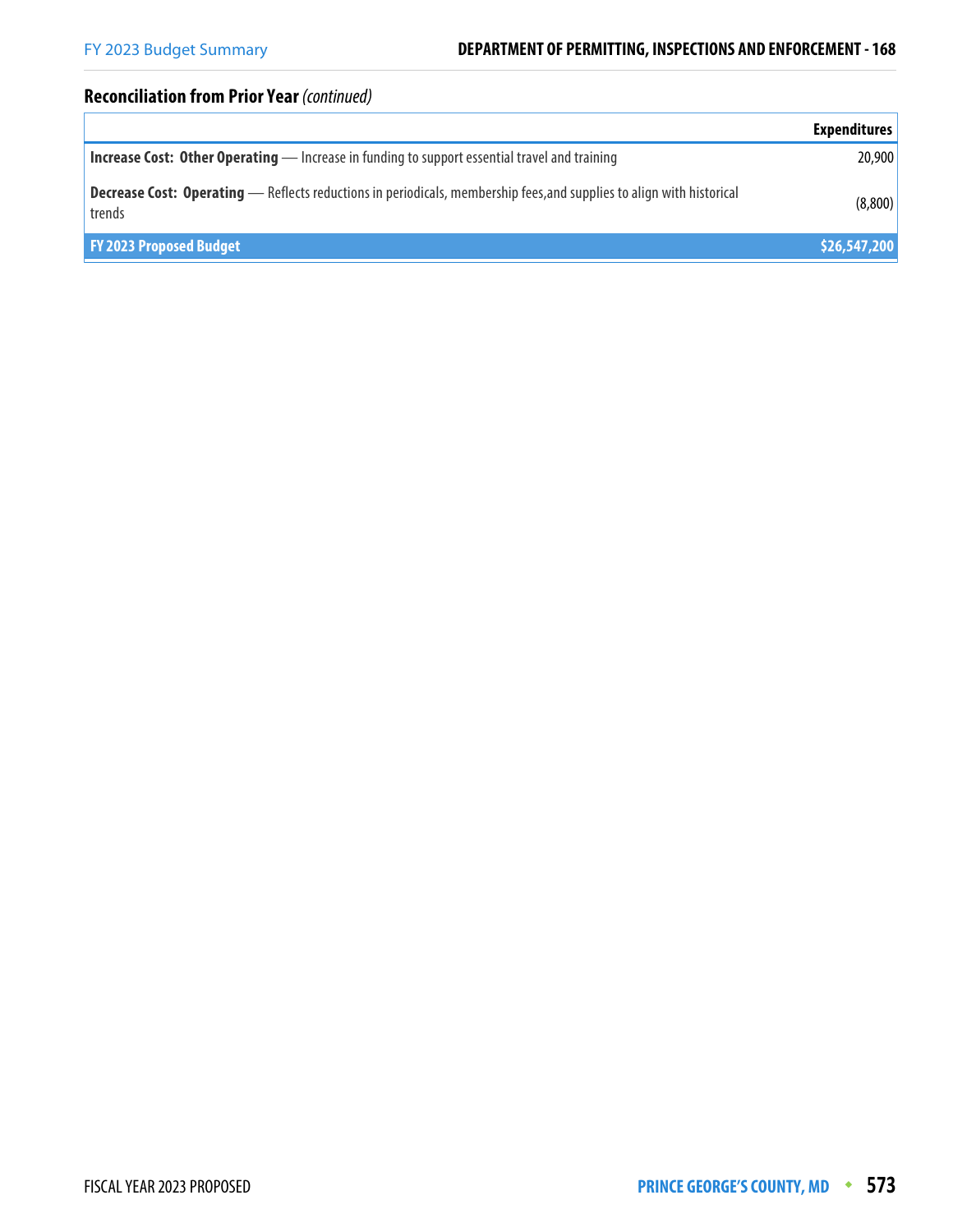# **STAFF AND BUDGET RESOURCES**

| Authorized<br><b>Positions</b> | FY 2021<br><b>Budget</b> | FY 2022<br><b>Budget</b> | FY 2023<br>Proposed | Change<br><b>FY22-FY23</b> |
|--------------------------------|--------------------------|--------------------------|---------------------|----------------------------|
| <b>General Fund</b>            |                          |                          |                     |                            |
| Full Time - Civilian           | 289                      | 308                      | 308                 | U                          |
| Full Time - Sworn              | 0                        | O                        | 0                   | U                          |
| Subtotal - FT                  | 289                      | 308                      | 308                 | 0                          |
| Part Time                      | 0                        | O                        | 0                   | U                          |
| <b>Limited Term</b>            | U                        | Λ                        | U                   | Λ                          |
|                                |                          |                          |                     |                            |
| <b>TOTAL</b>                   |                          |                          |                     |                            |
| Full Time - Civilian           | 289                      | 308                      | 308                 | 0                          |
| Full Time - Sworn              | U                        | U                        | O                   | O                          |
| Subtotal - FT                  | 289                      | 308                      | 308                 | U                          |
| Part Time                      | 0                        | O                        | $\Omega$            | O                          |
| <b>Limited Term</b>            |                          |                          |                     |                            |

|                                                                  |                | FY 2023      |                 |
|------------------------------------------------------------------|----------------|--------------|-----------------|
| Positions By Classification                                      | Full<br>Time   | Part<br>Time | Limited<br>Term |
| <b>Account Clerk</b>                                             | $\overline{2}$ | 0            | 0               |
| Accountant                                                       | 1              | $\Omega$     | 0               |
| Administrative Aide                                              | 25             | U            | U               |
| <b>Administrative Assistant</b>                                  | 7              | 0            | 0               |
| <b>Administrative Specialist</b>                                 | 9              | $\Omega$     | 0               |
| <b>Associate Director</b>                                        | 6              | $\Omega$     | 0               |
| <b>Budget Management Analyst</b>                                 | 3              | $\Omega$     | 0               |
| <b>Citizens Services Specialist</b>                              | 1              | 0            | $\Omega$        |
| <b>Community Developer</b>                                       | 2              | 0            | 0               |
| <b>Construction Standards Code</b><br><b>Enforcement Officer</b> | 4              | $\Omega$     | 0               |
| <b>Construction Standards Inspector</b>                          | 61             | $\Omega$     | 0               |
| Deputy Director                                                  | 2              | 0            | 0               |
| Director                                                         | 1              | 0            | 0               |
| Engineer                                                         | 58             | $\Omega$     | 0               |
| Engineering Technician                                           | 25             | 0            | 0               |
| <b>Environmental Health Specialist</b>                           | 4              | 0            | 0               |
| Executive Administrative Aide                                    | 1              | $\Omega$     | 0               |
| <b>General Clerk</b>                                             | 4              | $\Omega$     | 0               |
| Human Resources Analyst                                          | 3              | 0            | $\Omega$        |
| Info Tech Engineer                                               | 3              | $\Omega$     | 0               |
| Info Tech Manager                                                | 1              | 0            | 0               |
| Info Tech Project Coordinator                                    | 1              | $\Omega$     | 0               |
| Investigator                                                     | 1              | 0            | 0               |
| Paralegal Assistant                                              | 1              | $\Omega$     | 0               |
| Permits Specialist                                               | 6              | $\Omega$     | 0               |
| Permits Supervisor                                               | 3              | $\Omega$     | 0               |
| Planner                                                          | 0              | 0            | 0               |
| Property Standards Code<br>Enforcement Officer                   | 4              | $\Omega$     | 0               |
| Property Standards Inspector                                     | 68             | $\Omega$     | 0               |
| <b>Realty Specialist</b>                                         | 1              | $\Omega$     | 0               |
| ΤΟΤΑΙ                                                            | 308            | 0            | 0               |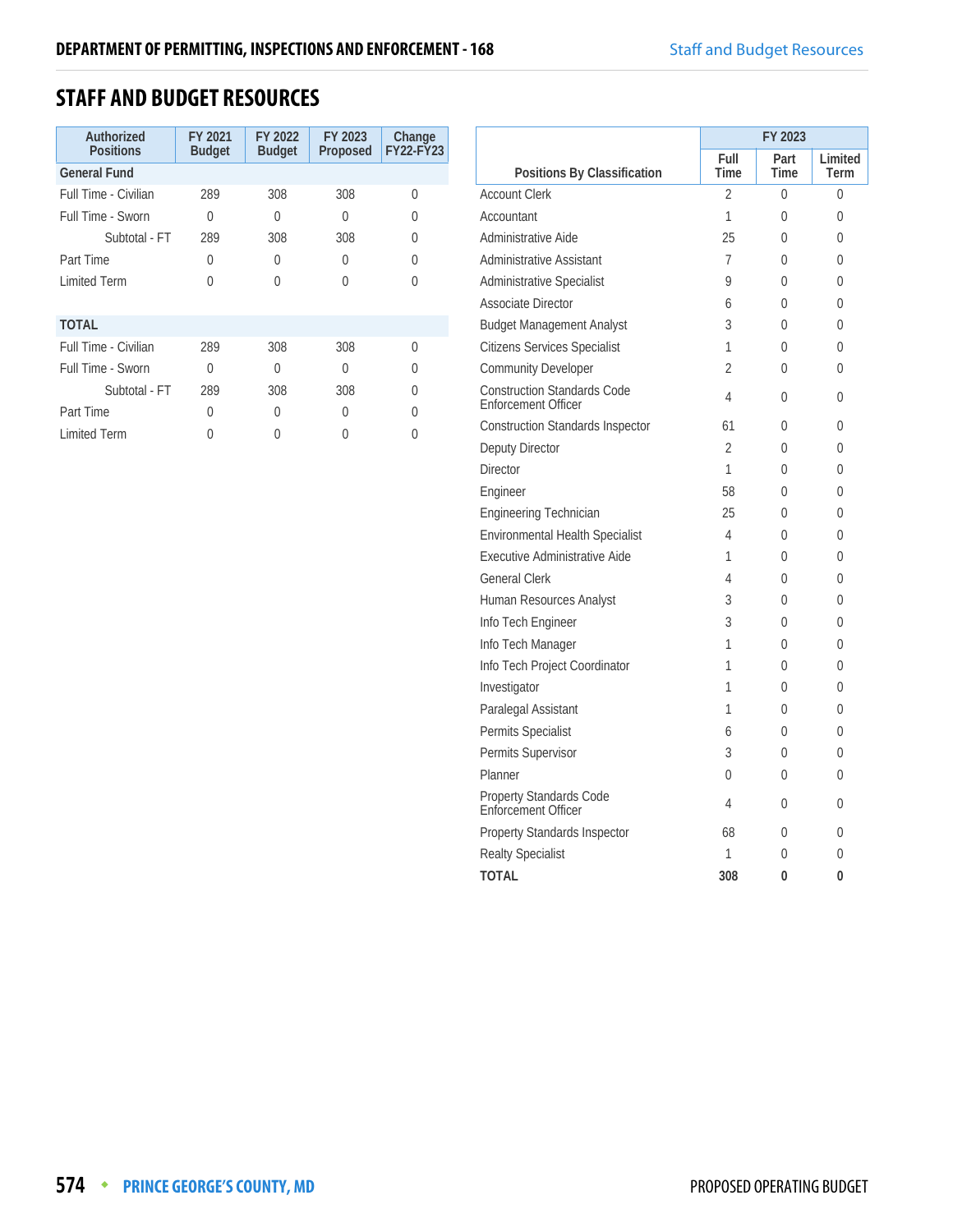|                        | <b>FY 2021</b> | <b>FY 2022</b> | <b>FY 2022</b>  | FY 2023         | <b>Change FY22-FY23</b> |             |
|------------------------|----------------|----------------|-----------------|-----------------|-------------------------|-------------|
| <b>Category</b>        | Actual         | <b>Budget</b>  | <b>Estimate</b> | <b>Proposed</b> | Amount $(5)$            | Percent (%) |
| Compensation           | \$20,709,821   | \$19,941,800   | \$21,054,400    | \$22,261,200    | \$2,319,400             | 11.6%       |
| <b>Fringe Benefits</b> | 7,378,184      | 6,700,600      | 6,817,100       | 8,351,500       | 1,650,900               | 24.6%       |
| <b>Operating</b>       | 8,263,295      | 10,423,900     | 11,323,900      | 11,965,200      | 1,541,300               | 14.8%       |
| Capital Outlay         |                |                |                 |                 |                         |             |
| <b>SubTotal</b>        | \$36,351,300   | \$37,066,300   | \$39,195,400    | \$42,577,900    | \$5,511,600             | 14.9%       |
| Recoveries             | (24,879,400)   | (23, 927, 500) | (23, 927, 500)  | (16,030,700)    | 7,896,800               | $-33.0%$    |
| <b>Total</b>           | \$11,471,900   | \$13,138,800   | \$15,267,900    | \$26,547,200    | \$13,408,400            | 102.1%      |

## **Expenditures by Category - General Fund**

In FY 2023, compensation expenditures increase 11.6% over the FY 2022 budget primarily resulting from FY 2022 merit increases and deceases in staff attrition and salary lapse. Compensation costs include funding for 295 out of 308 full time positions, eight personal service contracts for hearing officers and seven temporary/seasonal employees. Fringe benefits expenditures increase 24.6% over the FY 2022 budget as a result of the compensation adjustments and higher fringe rate.

Operating expenditures increase 14.8% over the FY 2022 budget due primarily to increases in consulting contracts for the Clean Lot program to support the County's beautification and litter reduction efforts, commercial inspections and engineering services. In addition, funding increased due to technology cost allocation charge, communication services and training.

Recoveries decrease 33.0% under the FY 2022 budget to reflect a decrease in recoverable expenditures primarily resulting from the elimination of recoveries in the Enforcement Division.

## **Expenditures by Division - General Fund**

|                             | <b>FY 2021</b> | <b>FY 2022</b> | <b>FY 2022</b>  | FY 2023      | <b>Change FY22-FY23</b> |             |
|-----------------------------|----------------|----------------|-----------------|--------------|-------------------------|-------------|
| <b>Category</b>             | <b>Actual</b>  | <b>Budget</b>  | <b>Estimate</b> |              | Amount $(5)$            | Percent (%) |
| Director's Office           | \$5,448,432    | \$5,432,600    | \$6,129,600     | \$7,779,100  | \$2,346,500             | 43.2%       |
| Permitting and Licensing    | 1,702,751      | 1,714,400      | 2,036,000       | 2,020,500    | 306,100                 | 17.9%       |
| Site/Road Plan Review       | 116,621        | 1,457,100      | 909,800         | 829,200      | (627,900)               | $-43.1%$    |
| <b>Building Plan Review</b> | 1,340,499      | 1,130,800      | 1,810,400       | 1,738,600    | 607,800                 | 53.7%       |
| Inspections                 | 2,927,792      | 3,191,700      | 3,493,800       | 4,171,500    | 979,800                 | 30.7%       |
| Enforcement                 | (64, 195)      | 212,200        | 888,300         | 10,008,300   | 9,796,100               | 4,616.4%    |
| <b>Total</b>                | \$11,471,900   | \$13,138,800   | \$15,267,900    | \$26,547,200 | \$13,408,400            | 102.1%      |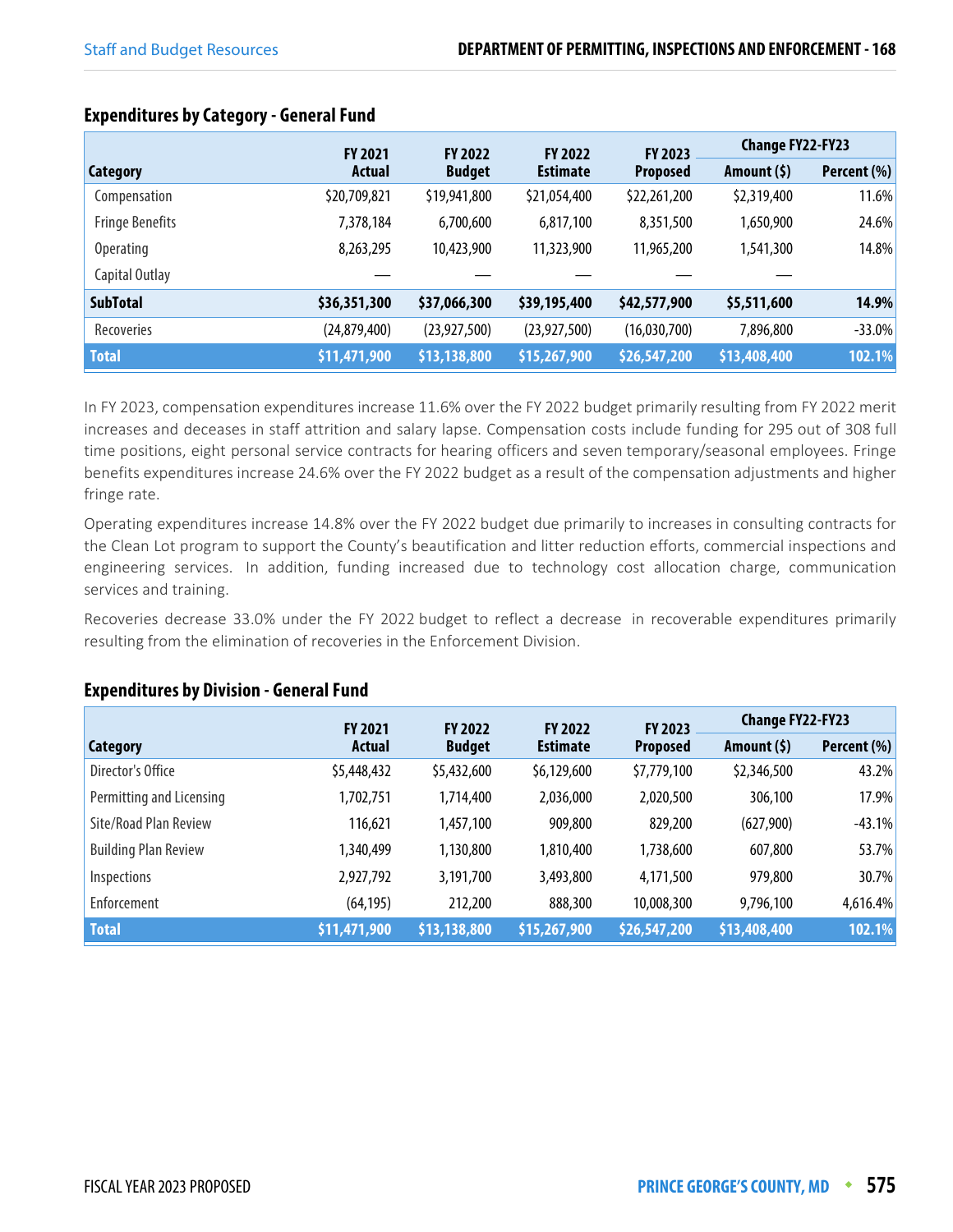# **General Fund - Division Summary**

|                                       | FY 2021       | FY 2022<br>FY 2022 |                 | FY 2023         | <b>Change FY22-FY23</b> |             |
|---------------------------------------|---------------|--------------------|-----------------|-----------------|-------------------------|-------------|
| <b>Category</b>                       | <b>Actual</b> | <b>Budget</b>      | <b>Estimate</b> | <b>Proposed</b> | Amount $(5)$            | Percent (%) |
| <b>Director's Office</b>              |               |                    |                 |                 |                         |             |
| Compensation                          | \$3,588,121   | \$3,200,800        | \$4,012,200     | \$3,606,300     | \$405,500               | 12.7%       |
| <b>Fringe Benefits</b>                | 1,356,115     | 1,075,600          | 1,113,900       | 1,340,600       | 265,000                 | 24.6%       |
| <b>Operating</b>                      | 4,236,434     | 4,867,500          | 4,714,800       | 4,984,600       | 117,100                 | 2.4%        |
| Capital Outlay                        |               |                    |                 |                 |                         |             |
| <b>SubTotal</b>                       | \$9,180,670   | \$9,143,900        | \$9,840,900     | \$9,931,500     | \$787,600               | 8.6%        |
| Recoveries                            | (3,732,238)   | (3,711,300)        | (3,711,300)     | (2, 152, 400)   | 1,558,900               | $-42.0%$    |
| <b>Total Director's Office</b>        | \$5,448,432   | \$5,432,600        | \$6,129,600     | \$7,779,100     | \$2,346,500             | 43.2%       |
| <b>Permitting and Licensing</b>       |               |                    |                 |                 |                         |             |
| Compensation                          | \$2,270,782   | \$2,509,400        | \$2,514,500     | \$2,827,200     | \$317,800               | 12.7%       |
| <b>Fringe Benefits</b>                | 865,639       | 843,100            | 838,400         | 1,060,300       | 217,200                 | 25.8%       |
| <b>Operating</b>                      | 669,117       | 517,100            | 838,300         | 557,400         | 40,300                  | 7.8%        |
| Capital Outlay                        |               |                    |                 |                 |                         |             |
| <b>SubTotal</b>                       | \$3,805,538   | \$3,869,600        | \$4,191,200     | \$4,444,900     | \$575,300               | 14.9%       |
| Recoveries                            | (2, 102, 787) | (2, 155, 200)      | (2, 155, 200)   | (2,424,400)     | (269, 200)              | 12.5%       |
| <b>Total Permitting and Licensing</b> | \$1,702,751   | \$1,714,400        | \$2,036,000     | \$2,020,500     | \$306,100               | 17.9%       |
| <b>Site/Road Plan Review</b>          |               |                    |                 |                 |                         |             |
| Compensation                          | \$3,178,257   | \$3,200,900        | \$3,267,600     | \$3,606,300     | \$405,400               | 12.7%       |
| <b>Fringe Benefits</b>                | 1,194,244     | 1,075,500          | 1,140,700       | 1,352,700       | 277,200                 | 25.8%       |
| <b>Operating</b>                      | 473,562       | 1,296,300          | 617,100         | 420,000         | (876, 300)              | $-67.6%$    |
| Capital Outlay                        |               |                    |                 |                 |                         |             |
| <b>SubTotal</b>                       | \$4,846,063   | \$5,572,700        | \$5,025,400     | \$5,379,000     | \$(193,700)             | $-3.5%$     |
| Recoveries                            | (4,729,442)   | (4, 115, 600)      | (4, 115, 600)   | (4,549,800)     | (434,200)               | 10.6%       |
| <b>Total Site/Road Plan Review</b>    | \$116,621     | \$1,457,100        | \$909,800       | \$829,200       | \$(627,900)             | $-43.1%$    |
| <b>Building Plan Review</b>           |               |                    |                 |                 |                         |             |
| Compensation                          | \$1,874,051   | \$1,936,400        | \$1,841,600     | \$2,181,600     | \$245,200               | 12.7%       |
| <b>Fringe Benefits</b>                | 700,066       | 650,600            | 620,600         | 820,600         | 170,000                 | 26.1%       |
| Operating                             | 365,717       | 329,300            | 1,133,700       | 1,111,500       | 782,200                 | 237.5%      |
| Capital Outlay                        |               |                    |                 |                 |                         |             |
| <b>SubTotal</b>                       | \$2,939,834   | \$2,916,300        | \$3,595,900     | \$4,113,700     | \$1,197,400             | 41.1%       |
| Recoveries                            | (1, 599, 335) | (1,785,500)        | (1,785,500)     | (2,375,100)     | (589, 600)              | 33.0%       |
| <b>Total Building Plan Review</b>     | \$1,340,499   | \$1,130,800        | \$1,810,400     | \$1,738,600     | \$607,800               | 53.7%       |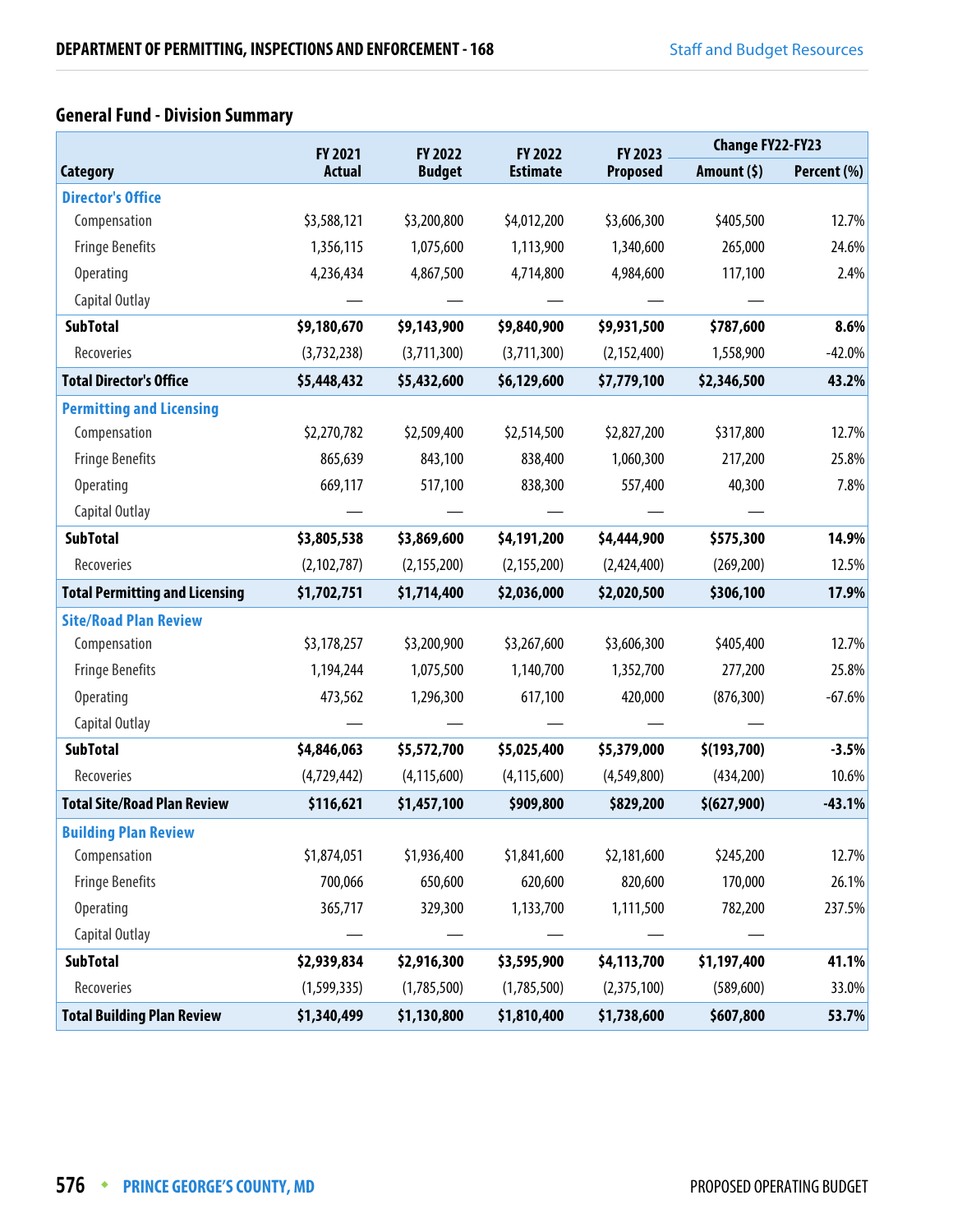# **General Fund - Division Summary** (continued)

|                          | <b>FY 2021</b> | <b>FY 2022</b> | <b>FY 2022</b>  | FY 2023         | <b>Change FY22-FY23</b> |             |
|--------------------------|----------------|----------------|-----------------|-----------------|-------------------------|-------------|
| Category                 | <b>Actual</b>  | <b>Budget</b>  | <b>Estimate</b> | <b>Proposed</b> | Amount $(5)$            | Percent (%) |
| <b>Inspections</b>       |                |                |                 |                 |                         |             |
| Compensation             | \$4,701,465    | \$4,530,000    | \$4,659,000     | \$4,897,500     | \$367,500               | 8.1%        |
| <b>Fringe Benefits</b>   | 1,566,764      | 1,522,200      | 1,488,100       | 1,843,000       | 320,800                 | 21.1%       |
| <b>Operating</b>         | 905,514        | 1,063,900      | 1,271,100       | 1,960,000       | 896,100                 | 84.2%       |
| Capital Outlay           |                |                |                 |                 |                         |             |
| <b>SubTotal</b>          | \$7,173,743    | \$7,116,100    | \$7,418,200     | \$8,700,500     | \$1,584,400             | 22.3%       |
| Recoveries               | (4,245,951)    | (3,924,400)    | (3,924,400)     | (4,529,000)     | (604, 600)              | 15.4%       |
| <b>Total Inspections</b> | \$2,927,792    | \$3,191,700    | \$3,493,800     | \$4,171,500     | \$979,800               | 30.7%       |
| <b>Enforcement</b>       |                |                |                 |                 |                         |             |
| Compensation             | \$5,097,145    | \$4,564,300    | \$4,759,500     | \$5,142,300     | \$578,000               | 12.7%       |
| <b>Fringe Benefits</b>   | 1,695,356      | 1,533,600      | 1,615,400       | 1,934,300       | 400,700                 | 26.1%       |
| <b>Operating</b>         | 1,612,951      | 2,349,800      | 2,748,900       | 2,931,700       | 581,900                 | 24.8%       |
| Capital Outlay           |                |                |                 |                 |                         |             |
| <b>SubTotal</b>          | \$8,405,452    | \$8,447,700    | \$9,123,800     | \$10,008,300    | \$1,560,600             | 18.5%       |
| Recoveries               | (8,469,647)    | (8,235,500)    | (8,235,500)     |                 | 8,235,500               | $-100.0\%$  |
| <b>Total Enforcement</b> | \$ (64, 195)   | \$212,200      | \$888,300       | \$10,008,300    | \$9,796,100             | 4,616.4%    |
| <b>Total</b>             | \$11,471,900   | \$13,138,800   | \$15,267,900    | \$26,547,200    | \$13,408,400            | 102.1%      |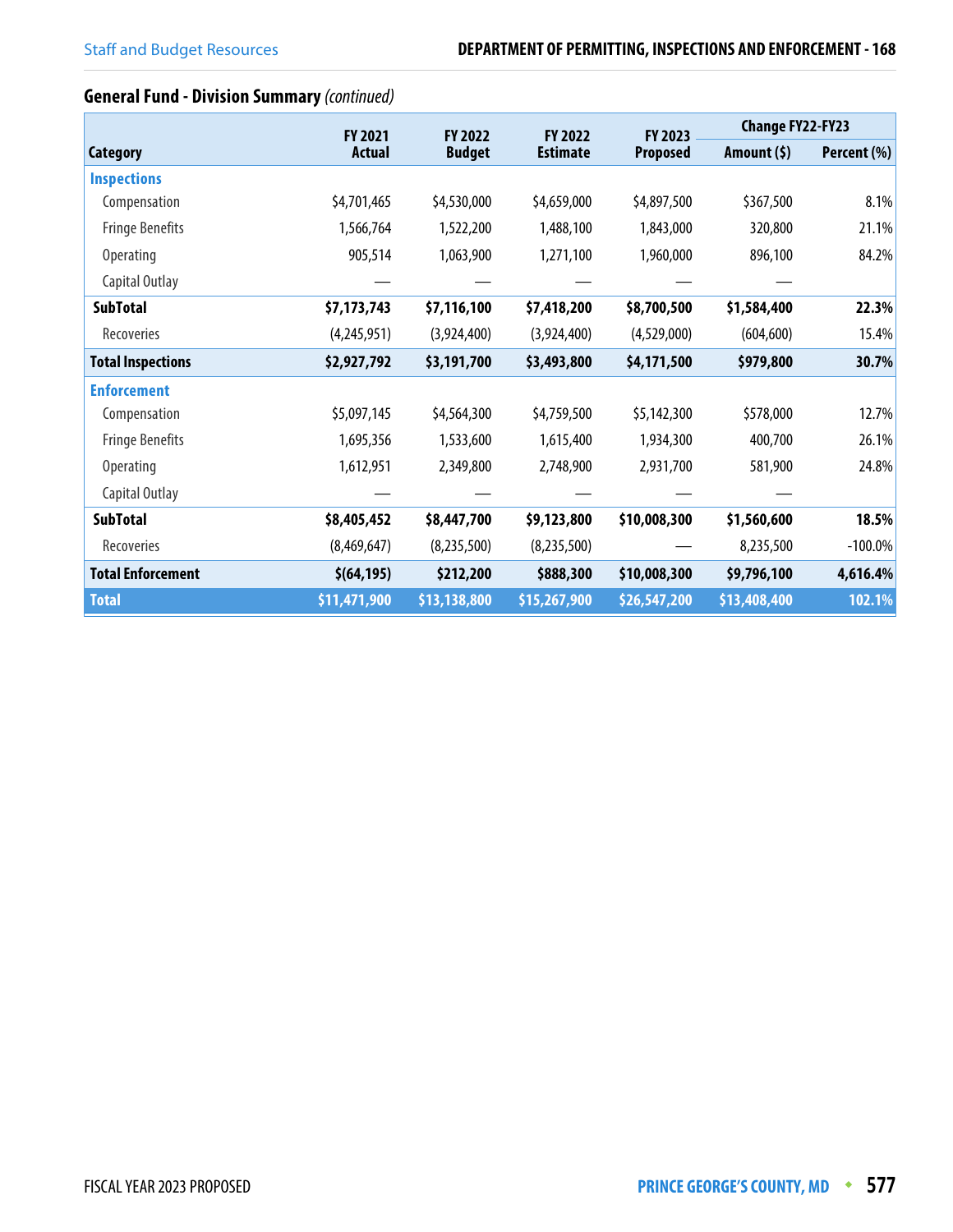# **DIVISION OVERVIEW**

## **Director's Office**

The Office of the Director is responsible for the direction, planning, implementation and administration of services provided by the agency's five operating divisions which include the Division of Permitting and Licensing, Division of Site/Road Plan Review, Division of Building Plan Review, Division of Inspections and Division of Enforcement. The Director works collaboratively with utility companies, State Highway Administration, Maryland National Capital Park and Planning Commission (M-NCPPC) and other government agencies to address interagency concerns.

#### **Fiscal Summary**

In FY 2023, the division expenditures increase \$2,346,500 or 43.2% over the FY 2022 budget. Staffing resources remain unchanged from the FY 2022 budget. The primary budgetary changes include:

 An increase in personnel costs due primarily to the annualization of FY 2022 merit increases and lower attrition.

- An increase in fringe benefit costs due to the alignment with projected costs.
- An increase in operating expenses due to an increase in the technology cost allocation charges and consulting services contracts.
- A decrease in recoverable costs based on current recovery rates.

|                      | <b>FY 2022</b>                   | FY 2023          | <b>Change FY22-FY23</b> |                         |  |
|----------------------|----------------------------------|------------------|-------------------------|-------------------------|--|
|                      | <b>Budget</b><br><b>Proposed</b> |                  |                         | Amount (\$) Percent (%) |  |
| <b>Total Budget</b>  | \$5,432,600                      | \$7,779,100      | \$2,346,500             | 43.2%                   |  |
| <b>STAFFING</b>      |                                  |                  |                         |                         |  |
| Full Time - Civilian | 34                               | 34               | 0                       | $0.0\%$                 |  |
| Full Time - Sworn    | 0                                | $\theta$         | 0                       | $0.0\%$                 |  |
| <b>Subtotal - FT</b> | 34                               | 34               | $\bf{0}$                | $0.0\%$                 |  |
| Part Time            | 0                                | $\left( \right)$ | 0                       | $0.0\%$                 |  |
| <b>Limited Term</b>  | 0                                | 0                | 0                       | 0.0%                    |  |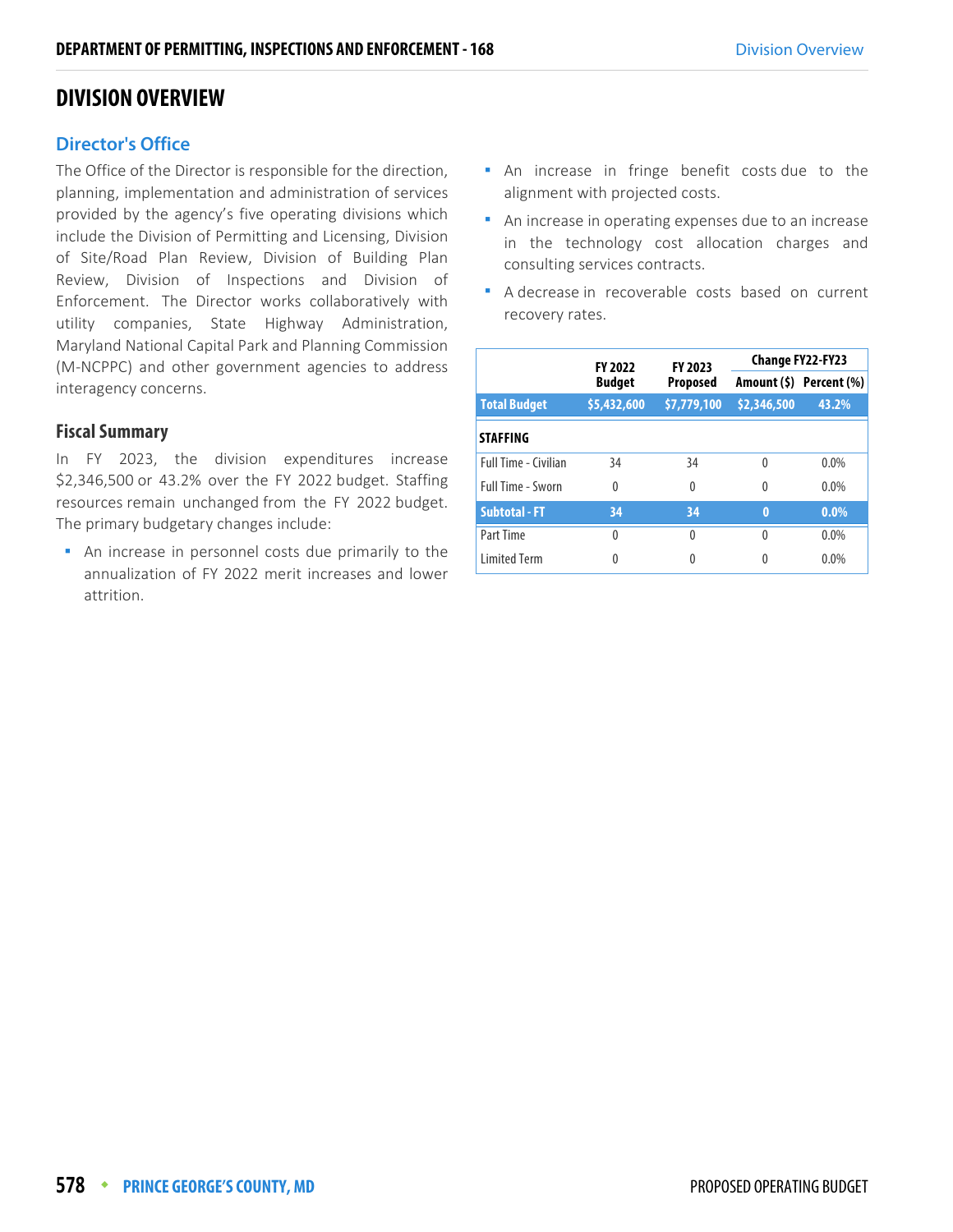#### **Permitting and Licensing**

This division is comprised of four sections: Permits Administration Section, Special Services (Homeowners and Mega Projects) Suite, Business Licensing Center and Cashier's Office.

The Permits Administration Section is responsible for the core services of the agency such as application processing, plan intake and distribution, telephone coverage, records management, permit renewals, responses to public information requests, dissemination of accurate information and permit issuance. The adopted building code and the State of Maryland require that all permit records, including all paperwork and plans, must be archived in accordance with the State's regulations for file retention. In order to enhance customer service by shortening the time that it takes for the agency to perform a permit issuance, a controlled point of entry is established, and intake personnel are cross-trained for all aspects of permit applications and submittals.

The Special Services Suite manages the fast track permit processing for major projects that will enhance economic growth in the County and provide support for homeowners with smaller projects. This unit coordinates meetings with customers and the appropriate reviewing disciplines.

The Business Licensing Center regulates various business activities per the County Code by processing and issuing over 25 business licenses and over 15 Health Department licenses. Additionally, staff ensures that certain use and occupancy permits are current and that licenses adhere to professional standards and operate in accordance with the County Code.

The Cashier's Office accepts cash and check payments from customers paying for business licenses and all permit types, ensuring County policies and procedures are adhered to for revenue intake.

#### **Fiscal Summary**

In FY 2023, the division expenditures increase \$306,100 or 17.9% over the FY 2022 budget. Staffing resources remain unchanged from the FY 2022 budget. The primary budget changes include:

- **An** increase in compensation due to the annualization of FY 2022 merit increases and decreases in vacancy lapse and attrition.
- An increase in the fringe benefit rate primarily due to a higher fringe rate over the FY 2022 budget.
- **•** Operating expenditures increase to support technology costs, contracts for engineering and inspection services as well as the Clean Lot program.
- **An** increase in recoveries based on growth in personnel costs and operating expenditures.

|                             | <b>FY 2022</b>            | <b>FY 2023</b> | <b>Change FY22-FY23</b> |                         |  |
|-----------------------------|---------------------------|----------------|-------------------------|-------------------------|--|
|                             | <b>Budget</b><br>Proposed |                |                         | Amount (\$) Percent (%) |  |
| <b>Total Budget</b>         | \$1,714,400               | \$2,020,500    | \$306,100               | 17.9%                   |  |
| <b>STAFFING</b>             |                           |                |                         |                         |  |
| <b>Full Time - Civilian</b> | 43                        | 43             | 0                       | $0.0\%$                 |  |
| Full Time - Sworn           | $\theta$                  | 0              | 0                       | $0.0\%$                 |  |
| <b>Subtotal - FT</b>        | 43                        | 43             | $\bf{0}$                | $0.0\%$                 |  |
| Part Time                   | $\Omega$                  | 0              | $\Omega$                | 0.0%                    |  |
| <b>Limited Term</b>         | 0                         | 0              | 0                       | 0.0%                    |  |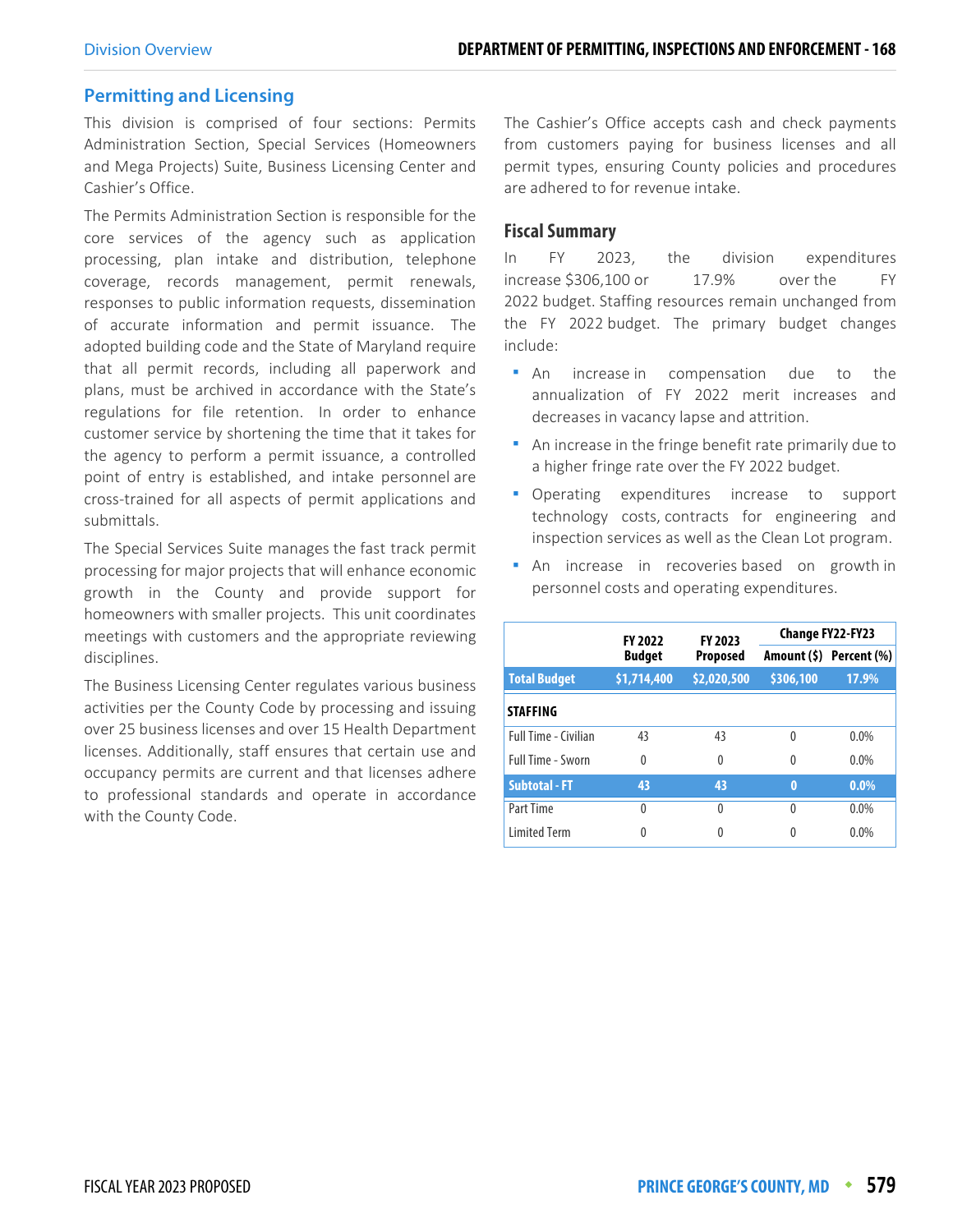#### **Site/Road Plan Review**

The Site/Road Plan Review Division performs engineering plan, permit review and approval services pertaining to site grading, drainage, stormwater management, floodplain, traffic, County public and private roads and site work. This division interacts with developers, engineers, architects, citizens, homeowners, County and State CIP teams, utility companies and others to assist in the issuance of approvals and permits for site related activities. This division interacts with other agencies (M-NCPPC, Soil Conservation District, Washington Suburban Sanitary Commission (WSSC), State Highway Administration (SHA), Maryland Department of the Environment (MDE) and the U.S. Army Corps of Engineers) to coordinate approvals and permits compatible with approvals issued by these agencies.

The Utility/Technical Support Section implements the policy and specification for utility installation and maintenance in order to enhance the safety and convenience for the traveling public and mitigates the impact of utility work on local community residents.

#### **Fiscal Summary**

In FY 2023, the division expenditures decrease \$627,900 or 43.1% under the FY 2022 budget. Staffing resources remain unchanged from the FY 2022 budget. The primary budget changes include:

- An increase in compensation costs due to FY 2022 merit increases and a decrease in budgeted salary attrition.
- **An increase in fringe benefit costs due to higher** fringe benefit rate and other compensation adjustments.
- A decrease in operating costs due to a reallocation of costs to other divisions.
- An increase in recovered costs while maintaining historical recovery rates.

|                             | <b>FY 2022</b>                   | FY 2023   | Change FY22-FY23 |                         |  |
|-----------------------------|----------------------------------|-----------|------------------|-------------------------|--|
|                             | <b>Budget</b><br><b>Proposed</b> |           |                  | Amount (\$) Percent (%) |  |
| <b>Total Budget</b>         | \$1,457,100                      | \$829,200 | \$ (627,900)     | $-43.1%$                |  |
| <b>STAFFING</b>             |                                  |           |                  |                         |  |
| <b>Full Time - Civilian</b> | 41                               | 41        | $\Omega$         | $0.0\%$                 |  |
| <b>Full Time - Sworn</b>    | 0                                | $\Omega$  | 0                | $0.0\%$                 |  |
| <b>Subtotal - FT</b>        | 41                               | 41        | $\bf{0}$         | $0.0\%$                 |  |
| Part Time                   | 0                                | $\Omega$  | $\Omega$         | $0.0\%$                 |  |
| <b>Limited Term</b>         | 0                                | 0         | 0                | 0.0%                    |  |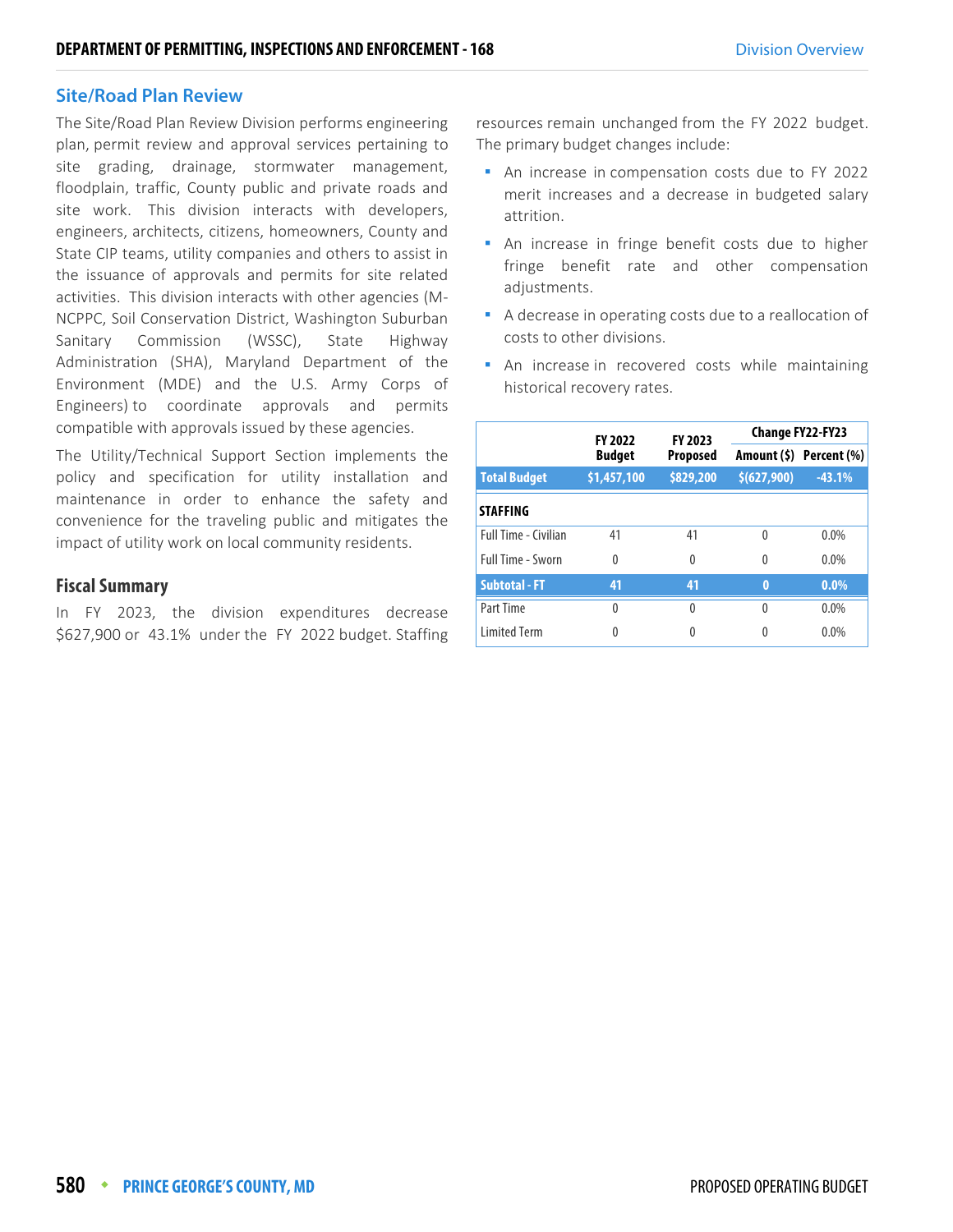## **Building Plan Review**

The Building Plan Review Division contains two sections that include Building Plan Review and Health Review.

The Building Plan Review Section is responsible for the following activities:

- Commercial building plan reviews for fire, structural, electrical, mechanical, ADA, energy and accessibility
- Residential building plan reviews for structural and energy compliance
- **Commercial and residential sprinkler reviews**
- **Commercial fire alarm reviews**
- **Building code variances and waivers**
- **Administration of the Electrical Code**

Staff from the Health Review Section reviews plans and performs inspections related to new well and septic systems, swimming pools and licensed food establishments.

#### **Fiscal Summary**

In FY 2023, the division expenditures increase \$607,800 or 53.7% over the FY 2022 budget. Staffing resources remain unchanged from the FY 2022 budget. The primary budget changes include:

- **An increase in compensation due to FY 2022 merit** increases and vacancy lapse attributed to this division.
- An increase in fringe benefits due to a higher fringe rate.
- An increase in operating expenditures due to increases in engineering consulting services and temporary services.
- **An increase in recoveries related to salary, fringe and** operating adjustments.

|                      | <b>FY 2022</b> | FY 2023         |              | Change FY22-FY23        |  |
|----------------------|----------------|-----------------|--------------|-------------------------|--|
|                      | <b>Budget</b>  | <b>Proposed</b> |              | Amount (\$) Percent (%) |  |
| <b>Total Budget</b>  | \$1,130,800    | \$1,738,600     | \$607,800    | 53.7%                   |  |
| <b>STAFFING</b>      |                |                 |              |                         |  |
| Full Time - Civilian | 32             | 32              | 0            | $0.0\%$                 |  |
| Full Time - Sworn    | 0              | 0               | $\Omega$     | $0.0\%$                 |  |
| <b>Subtotal - FT</b> | 32             | 32              | 0            | $0.0\%$                 |  |
| Part Time            | 0              | 0               | <sup>0</sup> | $0.0\%$                 |  |
| <b>Limited Term</b>  | 0              | 0               |              | $0.0\%$                 |  |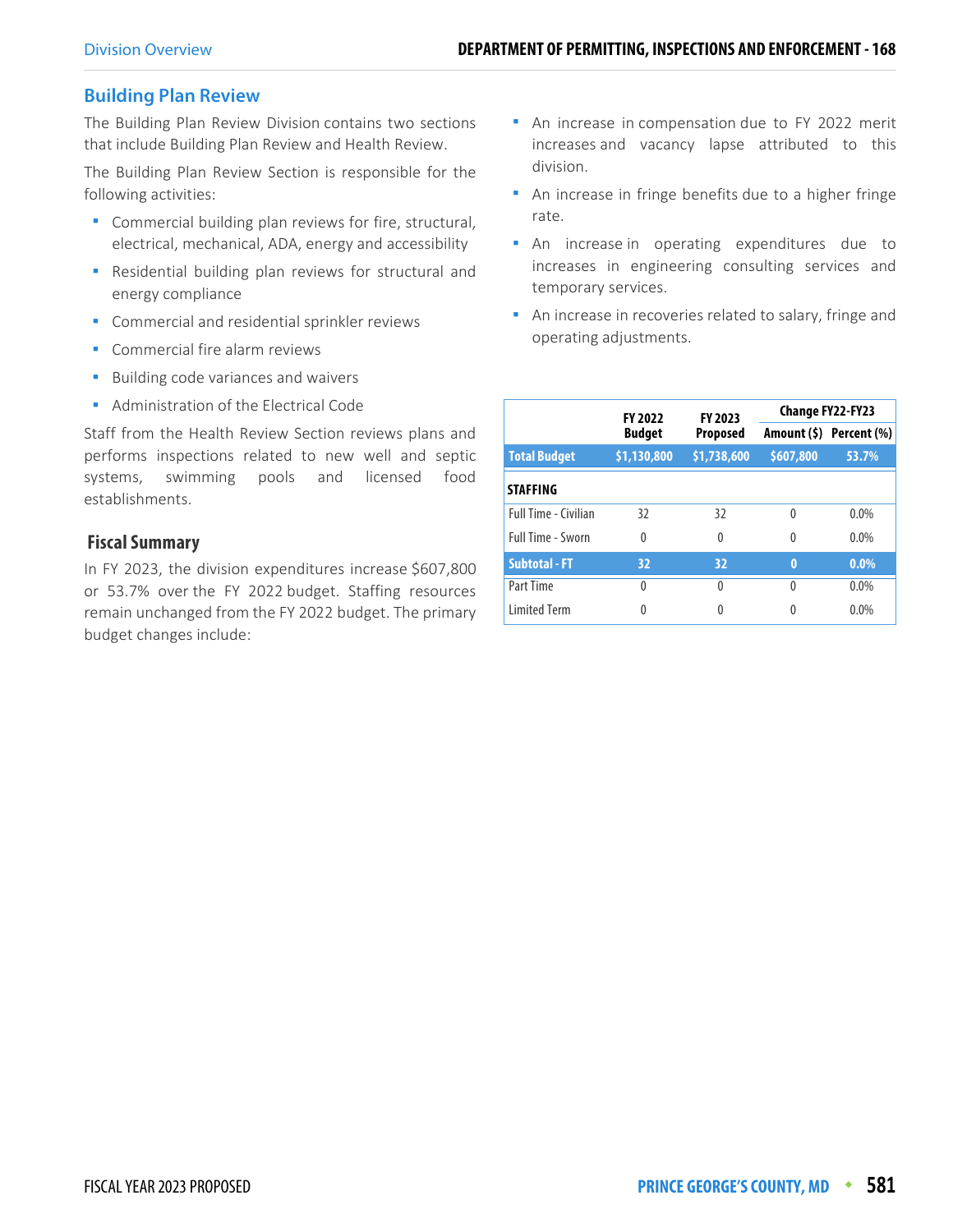#### **Inspections**

The Inspections Division provides regulation of construction, development and grading activity in the County, with the exception of the City of Laurel. This division completes inspections of all horizontal (site grading, stormwater management, road/bridge and utility) and vertical (structural, electrical, mechanical, fire-life safety, energy, and accessibility) elements of new development or improved projects.

The following sections comprise this division: Site/Road Inspection, Residential Building Inspection, Commercial Construction and Life Safety Section, Fire Inspections and the Water and Sewer/Plumbing/Gas Connection Review Section.

The Site/Road Inspection Section inspects horizontal related permits broken down into three districts, North, Central and South. In addition, site/road inspectors evaluate the existing infrastructure (bridges, sidewalks, driveway aprons, roadways and storm drainage structures) and make recommendations for modifications and the repair of the infrastructure for inclusion in the capital improvement program. Utility inspectors ensure that utility work conducted in the public right-of-way is performed in a manner consistent with the County's policy and specification for utility installation and maintenance.

The Residential Building Inspection Section conducts inspections of residential construction and light commercial projects. Through the use of a combination of inspectors, staff evaluates new construction for compliance with structural, life safety, mechanical, electrical and grading requirements.

The Commercial Construction and Life Safety Section provides commercial electrical inspections for commercial projects that are not third party. This includes stores, offices, schools, restaurants and places of worship, as well as home generators. Currently, inspectors are enforcing the 2014 National Fire Protection Association 70 National Electrical Code; however, work installed in full compliance with updated electrical codes is accepted. The County also enforces regulations outlined in the County Code, Subtitles 4, Building, and 9, Electrical, found on the Legislative/ Zoning Information System.

Regarding Fire Inspections, DPIE shares joint responsibility with the Office of the Fire Marshal (Fire Prevention and Life Safety Office) in the Fire/EMS Department for fire code enforcement. The division of responsibility is delegated by the Fire Chief to DPIE through a Memorandum of Understanding. DPIE is responsible for fire code enforcement associated with a permit for building or occupancy. Fire Prevention is responsible for existing buildings that have an associated use and occupancy permit.

The Water and Sewer/Plumbing/Gas Connection Review Section is included within this division and is funded by the Washington Suburban Sanitary Commission (WSSC).

#### **Fiscal Summary**

In FY 2023, the division expenditures increase \$979,800 or 30.7% over the FY 2022 budget. Staffing resources remain unchanged from the FY 2022 budget. The primary budget changes include:

- **An increase in compensation due to FY 2022 merit** increases, vacancy lapse and anticipated staff attrition.
- An increase in fringe benefits due to a higher fringe rate and other compensation adjustments in this division.
- An operating increase due primarily to an increase in engineering consulting services for this division.
- An increase in recoveries related to salary, fringe and operating adjustments.

|                             | <b>FY 2022</b>            | FY 2023     | Change FY22-FY23 |                         |  |  |
|-----------------------------|---------------------------|-------------|------------------|-------------------------|--|--|
|                             | <b>Budget</b><br>Proposed |             |                  | Amount (\$) Percent (%) |  |  |
| <b>Total Budget</b>         | \$3,191,700               | \$4,171,500 | \$979,800        | 30.7%                   |  |  |
| <b>STAFFING</b>             |                           |             |                  |                         |  |  |
| <b>Full Time - Civilian</b> | 73                        | 73          | $\mathbf{0}$     | $0.0\%$                 |  |  |
| Full Time - Sworn           | 0                         | 0           | $\Omega$         | 0.0%                    |  |  |
| <b>Subtotal - FT</b>        | 73                        | 73          | $\bf{0}$         | $0.0\%$                 |  |  |
| Part Time                   | $\Omega$                  | 0           | $\Omega$         | 0.0%                    |  |  |
| <b>Limited Term</b>         | 0                         |             | 0                | 0.0%                    |  |  |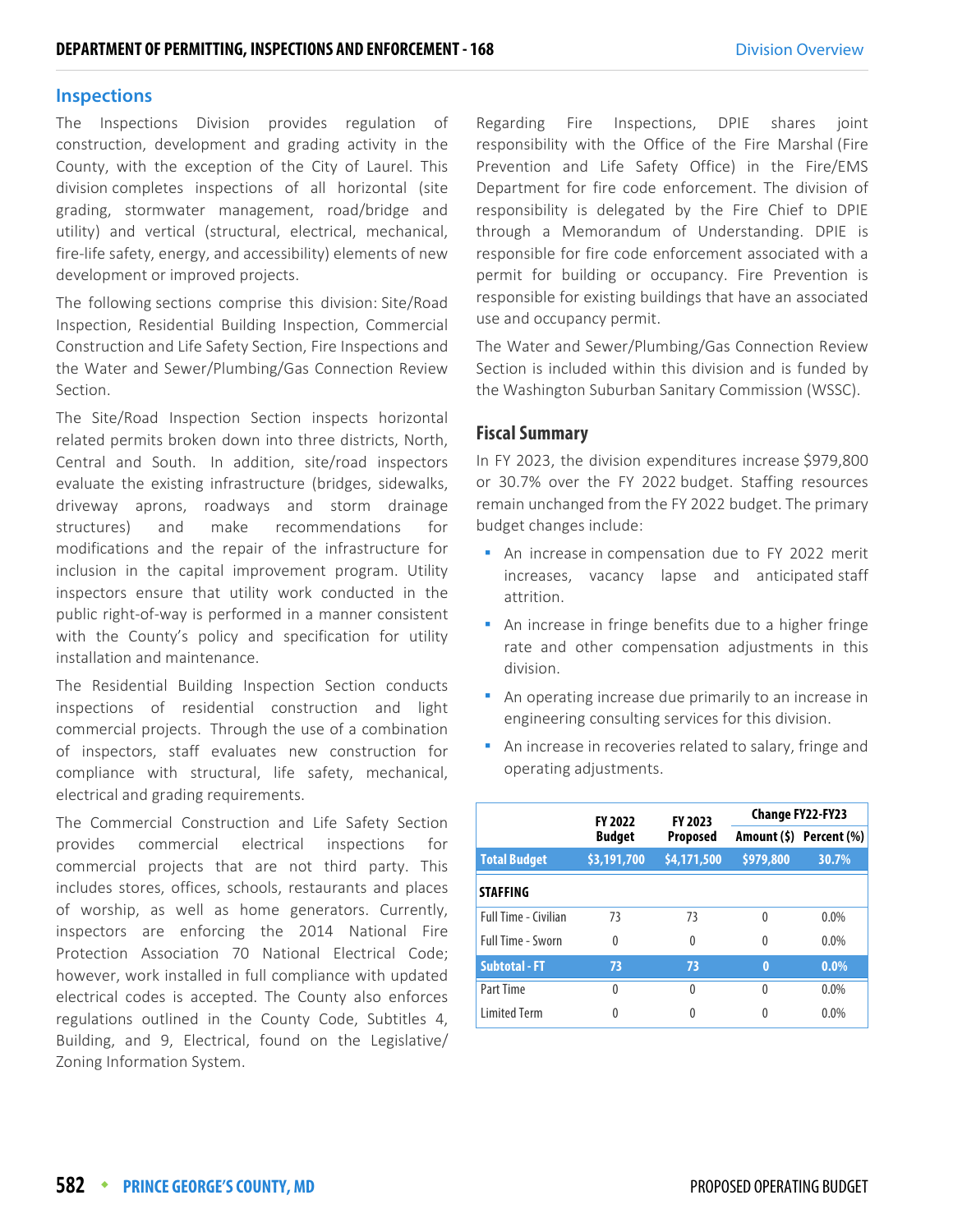#### **Enforcement**

The Division of Enforcement contains several sections that include Administrative Support, Residential Property Standards and Zoning and Commercial Property Standards.

This division enforces the zoning ordinance, use and occupancy permits, anti-litter and weed ordinances and the Property Maintenance Ordinance and Housing Code. It also educates residents and homeowner/civic associations about the County's community initiatives. This division's focus is on sustaining the existing structures in Prince George's County.

The Administrative Section consists of administrative aides, general clerks and public service aides who perform administrative functions.

The Residential Property Standards Section includes the Multi-Family Unit and Single-Family Unit. The function of this section is to enforce the minimum standards of the Prince George's County Housing Code. The Multi-Family Unit focuses on multi-family / common ownership housing properties. This unit responds to interior and exterior apartment complex and condominium complaints and conducts surveys of these properties. In addition, violation notices are issued to property owners for any deficiencies noted. The Single-Family Unit focuses on single-family homes.

The Zoning and Commercial Property Standards Section focuses on commercial property, responding to commercial complaints and conducting surveys. In addition, violation notices will be issued to property owners for any deficiencies noted by the inspection staff.

 The purpose is to enforce the minimum standards of the Prince George's County Code.

#### **Fiscal Summary**

In FY 2023, the division expenditures increase \$9,796,100 or 4,616.4% over the FY 2022 budget. Staffing resources remain unchanged from the FY 2022 budget. The primary budget changes include:

- **An increase in compensation due to FY 2022 merit** increases in this division.
- An increase in fringe benefits due to compensation adjustments in this division.
- An increase in operating expenses due to operating increases in office automation, training costs, and vehicles and heavy equipment repair and maintenance.
- A decrease in recoveries resulting primarily from the elimination of recoveries for this division.

|                             | <b>FY 2022</b>                   | FY 2023      | Change FY22-FY23 |                         |  |  |
|-----------------------------|----------------------------------|--------------|------------------|-------------------------|--|--|
|                             | <b>Budget</b><br><b>Proposed</b> |              |                  | Amount (\$) Percent (%) |  |  |
| <b>Total Budget</b>         | \$212,200                        | \$10,008,300 | \$9,796,100      | 4616.4%                 |  |  |
| <b>STAFFING</b>             |                                  |              |                  |                         |  |  |
| <b>Full Time - Civilian</b> | 85                               | 85           | 0                | $0.0\%$                 |  |  |
| Full Time - Sworn           | $\Omega$                         | 0            | 0                | $0.0\%$                 |  |  |
| <b>Subtotal - FT</b>        | 85                               | 85           | $\bf{0}$         | $0.0\%$                 |  |  |
| Part Time                   | $\theta$                         | 0            | $\Omega$         | 0.0%                    |  |  |
| <b>Limited Term</b>         | 0                                |              | 0                | 0.0%                    |  |  |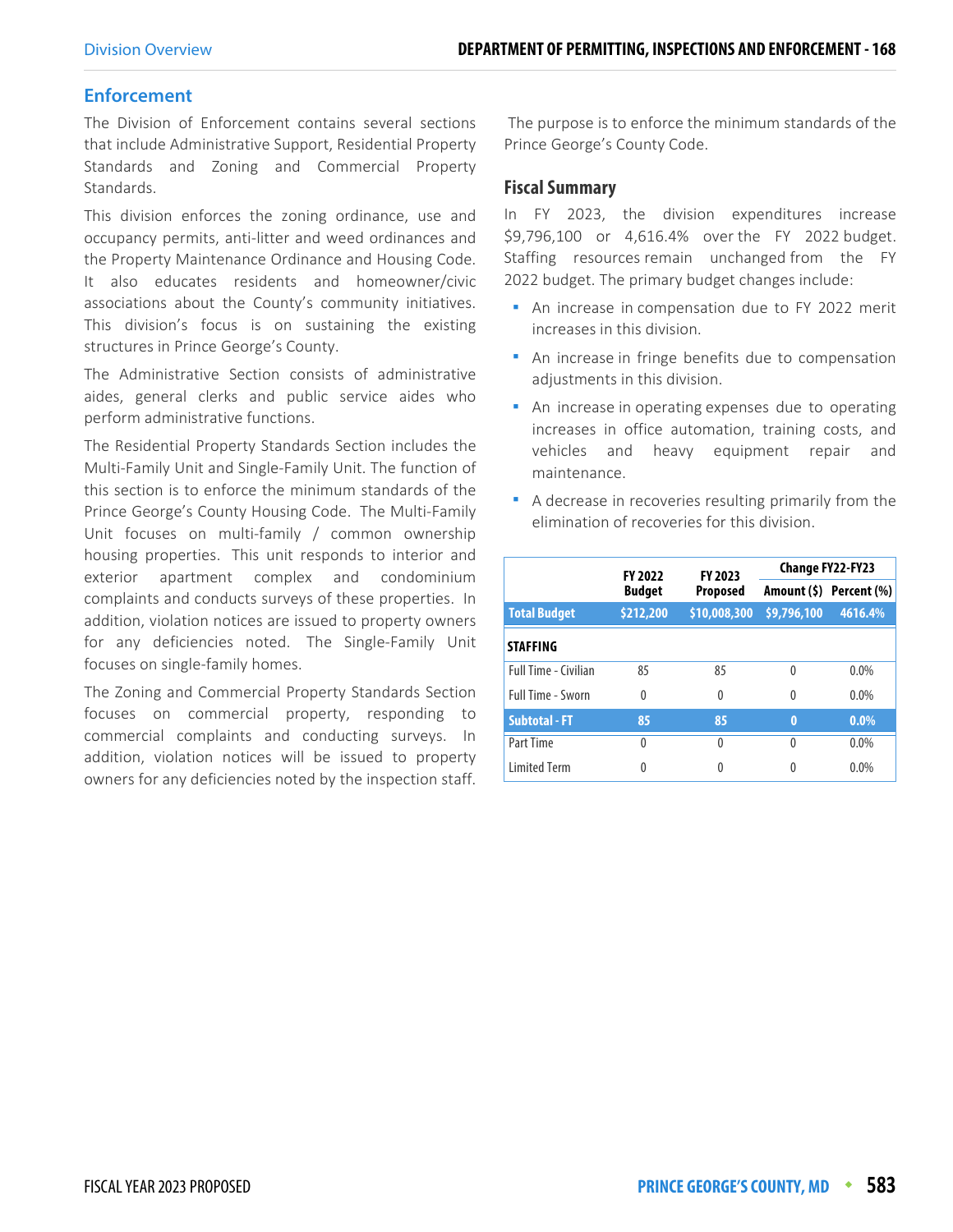# **SERVICE DELIVERY PLAN AND PERFORMANCE**

Goal 1 – To provide for site, road and building sustainability services for new construction and alteration of residential/commercial buildings and properties.

**Objective 1.1** – Reduce the average amount of time to issue a building permit.

| <b>FY 2027</b> | <b>FY 2020</b> | <b>FY 2021</b> | <b>FY 2022</b>   | <b>FY 2023</b>   | Trend |
|----------------|----------------|----------------|------------------|------------------|-------|
| <b>Target</b>  | Actual         | Actual         | <b>Estimated</b> | <b>Projected</b> |       |
| 33             | 29             | 34             | 36               | 35               | ⇔     |

## **Trend and Analysis**

Since its inception, DPIE has undertaken numerous initiatives to automate many of its functions through online systems for permit and license applications and issuance, plan review and inspection. DPIE's new permitting and licensing system, the enhanced ePlan system, and other system enhancements are providing online remote access to process permit/license applications, review plans, and issue permits/licenses. These automation initiatives enabled the agency to maintain much of its functionality and productivity despite the closure of the DPIE offices starting in mid-March 2020 due to COVID-19 related precautions.

The economic challenges caused by the COVID-19 pandemic (FY 2020 and FY 2021) resulted in fewer applications and issuance of building permits; however, site development permitting did not show a similar slowdown. With the rebounding of the nation's economy since the beginning of FY 2022, both measures of activity are expected to show increases during the next several years.

| <b>Measure Name</b>                                                      | FY 2019<br><b>Actual</b> | <b>FY 2020</b><br><b>Actual</b> | <b>FY 2021</b><br>Actual | FY 2022<br><b>Estimated</b> | FY 2023<br>Projected |
|--------------------------------------------------------------------------|--------------------------|---------------------------------|--------------------------|-----------------------------|----------------------|
| <b>Resources (Input)</b>                                                 |                          |                                 |                          |                             |                      |
| Site/road plan reviewers                                                 | 28                       | 32                              | 33                       | 33                          | 33                   |
| Outside individuals certified for peer review program<br>- Site/Road     | 31                       | 35                              | 37                       | 37                          | 38                   |
| Outside individuals certified for peer review<br>program-Building        | 46                       | 48                              | 49                       | 51                          | 52                   |
| <b>Building plan reviewers</b>                                           | 26                       | 24                              | 23                       | 23                          | 23                   |
| <b>Workload, Demand and Production (Output)</b>                          |                          |                                 |                          |                             |                      |
| Site/Road permits issued                                                 | 2,164                    | 1,484                           | 2,227                    | 2,300                       | 2,350                |
| Building plan permits issued                                             | 43,810                   | 38,849                          | 38,474                   | 42,000                      | 43,000               |
| <b>Efficiency</b>                                                        |                          |                                 |                          |                             |                      |
| Site/Road District/Utility/NPDES plans and permits<br>reviewed per staff | 474                      | 535                             | 787                      | 852                         | 900                  |
| Building plan reviews completed per building plan<br>review staff        | 2,000                    | 1,705                           | 1,113                    | 1,215                       | 1,500                |
| <b>Impact (Outcome)</b>                                                  |                          |                                 |                          |                             |                      |
| Days for DPIE building plan review                                       | 30                       | 29                              | 34                       | 36                          | 35                   |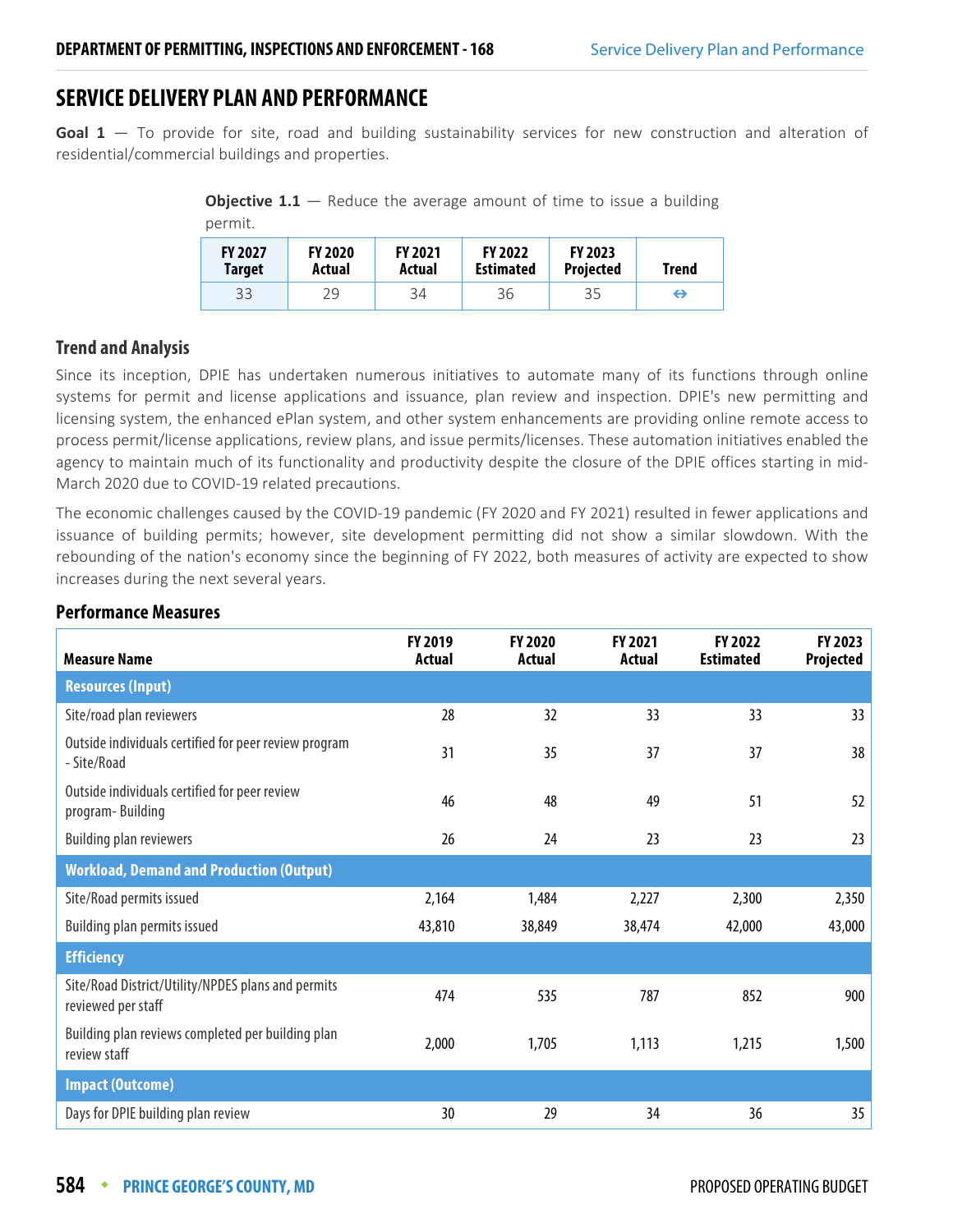|  |  | <b>Objective 1.2</b> $-$ Increase the percentage of Building and Site/Road |  |  |
|--|--|----------------------------------------------------------------------------|--|--|
|  |  | development inspections completed within two days after requested.         |  |  |

| <b>FY 2027</b> | <b>FY 2020</b> | <b>FY 2021</b> | <b>FY 2022</b>   | <b>FY 2023</b>   | Trend |
|----------------|----------------|----------------|------------------|------------------|-------|
| Target         | Actual         | Actual         | <b>Estimated</b> | <b>Projected</b> |       |
| 98%            | 97%            | 99%            | 96%              | 97%              | ⇔     |

## **Trend and Analysis**

The Inspections Division combines the resources of the Building and Site/Road Inspection sections. The scheduling of inspections is done remotely through online and telephone-based systems. The use of virtual inspections permits DPIE inspectors to perform inspections of interior building features without direct interaction between DPIE inspectors and persons at construction sites. Inspections Division staff who are County residents have reduced their exposure and time to perform their inspection duties by taking their County vehicles home after work. Non-resident inspectors can park their County vehicles overnight in approved County-owned parking facilities near their assignment areas instead of having to travel to and from the DPIE Inspections Annex in Largo each day. These changes have improved inspection staff safety and productivity and enhanced the Division's ability to schedule and perform requested inspections within two days of receiving a request and to address unscheduled inspections relating to damaged structures despite the restrictions on direct contact between DPIE Building and Site/Road inspectors and construction site personnel.

| <b>Measure Name</b>                                                    | FY 2019<br>Actual | FY 2020<br><b>Actual</b> | FY 2021<br>Actual | FY 2022<br><b>Estimated</b> | FY 2023<br>Projected |
|------------------------------------------------------------------------|-------------------|--------------------------|-------------------|-----------------------------|----------------------|
| <b>Resources (Input)</b>                                               |                   |                          |                   |                             |                      |
| Inspectors                                                             | 51                | 54                       | 58                | 51                          | 53                   |
| <b>Workload, Demand and Production (Output)</b>                        |                   |                          |                   |                             |                      |
| Inspections conducted                                                  | 225,238           | 230,025                  | 224,731           | 208,572                     | 220,000              |
| Violations issued                                                      | 782               | 1,129                    | 977               | 968                         | 990                  |
| <b>Efficiency</b>                                                      |                   |                          |                   |                             |                      |
| Inspections per inspector                                              | 4,448             | 4,292                    | 3,874             | 4,090                       | 4,150                |
| <b>Quality</b>                                                         |                   |                          |                   |                             |                      |
| Customer approval rating based on maximum 4.0<br>scale                 | 3                 | 3                        | 2                 | 3                           | 3                    |
| <b>Impact (Outcome)</b>                                                |                   |                          |                   |                             |                      |
| Days to conduct an inspection after requested                          |                   | 2                        | 3                 | $\overline{2}$              | 2                    |
| Building and site development inspections<br>completed within two days | 98%               | 97%                      | 99%               | 96%                         | 97%                  |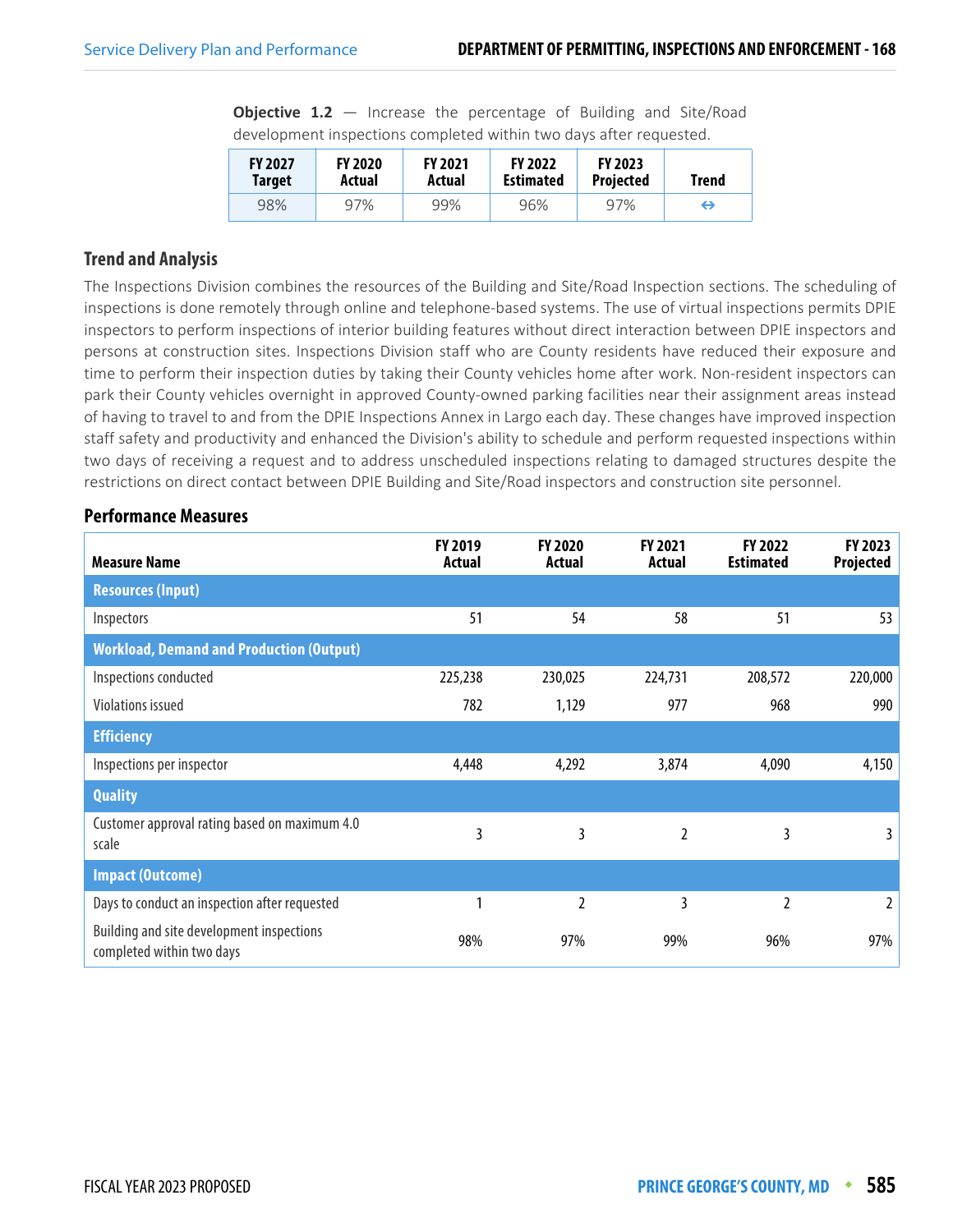**Goal 2** — To provide for sustainability of existing residential and commercial properties through inspection and enforcement to ensure properties in the County are in compliance with established regulations.

**Objective 2.1** – Increase number of properties with violations that are found in compliance with County property standards codes upon reinspection.

| <b>FY 2027</b><br>Target | <b>FY 2020</b><br>Actual | <b>FY 2021</b><br>Actual | <b>FY 2022</b><br><b>Estimated</b> | <b>FY 2023</b><br><b>Projected</b> | <b>Trend</b> |  |
|--------------------------|--------------------------|--------------------------|------------------------------------|------------------------------------|--------------|--|
| 58%                      | 54%                      | 54%                      | 55%                                | 56%                                |              |  |

#### **Trend and Analysis**

The Enforcement Division staff inspect both residential and commercial properties to ensure compliance with applicable property standards, codes and zoning ordinances. The interiors of single-family and multi-family rental units are inspected by code enforcement inspectors with continued emphasis on senior living facilities.

Some property standards enforcement functions were curtailed during the initial years of the COVID-19 pandemic. Enforcement Division inspectors, property owners and occupants were more reluctant to engage in on-site visits out of an abundance of caution to avoid exposure to the COVID-19 virus. Resumption of property standards enforcement is expected to begin in FY 2023 as the COVID-19 pandemic subsides.

| <b>Measure Name</b>                                            | FY 2019<br>Actual | FY 2020<br>Actual | <b>FY 2021</b><br>Actual | FY 2022<br><b>Estimated</b> | FY 2023<br>Projected |
|----------------------------------------------------------------|-------------------|-------------------|--------------------------|-----------------------------|----------------------|
| <b>Resources (Input)</b>                                       |                   |                   |                          |                             |                      |
| Code enforcement inspectors                                    | 52                | 57                | 62                       | 63                          | 64                   |
| <b>Workload, Demand and Production (Output)</b>                |                   |                   |                          |                             |                      |
| Inspections                                                    | 51,465            | 30,967            | 17,548                   | 16,020                      | 20,000               |
| Violation notices issued                                       | 5,665             | 4,622             | 4,328                    | 4,468                       | 5,000                |
| Reinspections                                                  | 5,534             | 9,286             | 6,849                    | 6,300                       | 7,000                |
| Number of civil citations Issued                               | 1,042             | 1,098             | 174                      | 180                         | 1,000                |
| Number of properties boarded up by County                      | 124               | 39                | 41                       | 25                          | 30                   |
| Number of properties cleaned up by County                      | 286               | 162               | 184                      | 240                         | 260                  |
| Number of multi-family rental inspections                      | 234               | 348               | 197                      | 372                         | 380                  |
| <b>Efficiency</b>                                              |                   |                   |                          |                             |                      |
| Inspections and reinspections per inspector                    | 1,092             | 710               | 537                      | 500                         | 600                  |
| <b>Quality</b>                                                 |                   |                   |                          |                             |                      |
| Customer satisfaction with enforcement services (4.0<br>scale) | 4                 | 3                 | 3                        | 2                           | 3                    |
| <b>Impact (Outcome)</b>                                        |                   |                   |                          |                             |                      |
| Reinspection cases found in compliance                         | 70%               | 54%               | 54%                      | 55%                         | 56%                  |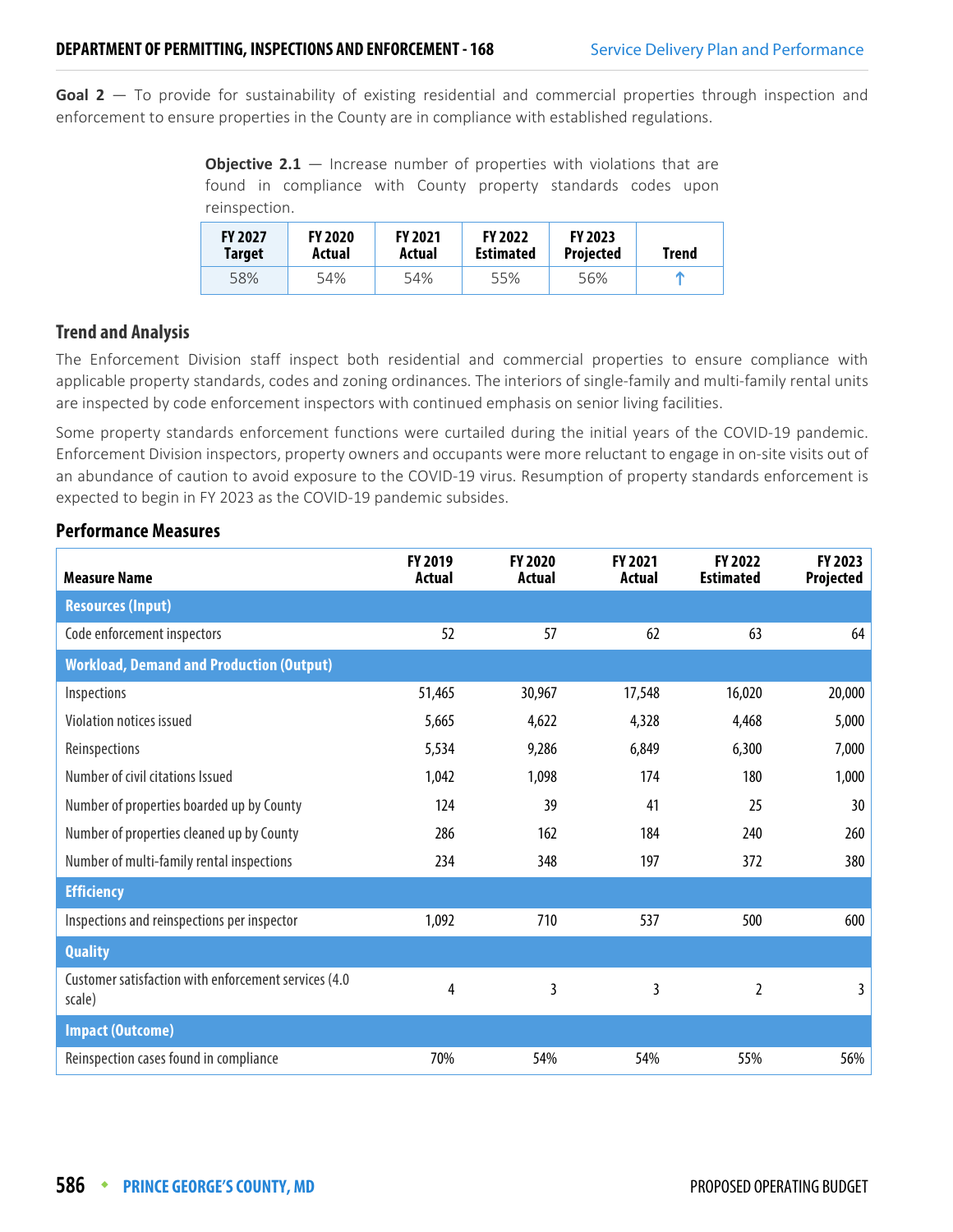**Goal 3** — To provide for the timely issuance of licenses in compliance with the County Code.

**Objective 3.1** — Increase the issuance of business and health licenses and permits within one day of application.

| <b>FY 2027</b><br>Target | <b>FY 2020</b><br>Actual | <b>FY 2021</b><br>Actual | <b>FY 2022</b><br><b>Estimated</b> | <b>FY 2023</b><br><b>Projected</b> | <b>Trend</b> |
|--------------------------|--------------------------|--------------------------|------------------------------------|------------------------------------|--------------|
| 84%                      | 80%                      | 80%                      | 81%                                | 82%                                |              |

#### **Trend and Analysis**

The Licensing Section integrates the licensing process with the new e-permitting system for license processing. The new system tracks and processes credit card payments, various teleconferencing applications and promptly issues identification cards. These various platforms facilitate online access and have been instrumental in enabling the Licensing Division staff to efficiently process license/permit applications and issue licenses and permits. Many of these processes are being integrated and automated with the deployment of the new system.

The impact from the COVID-19 pandemic (FY 2020 and FY 2021) resulted in reduced applications for both business and health licenses. With the rebounding of the region's economy since the beginning of FY 2022, both measures of activity are expected to show increases during the next several years.

| <b>Measure Name</b>                                                    | FY 2019<br>Actual | <b>FY 2020</b><br>Actual | <b>FY 2021</b><br>Actual | FY 2022<br><b>Estimated</b> | FY 2023<br>Projected |
|------------------------------------------------------------------------|-------------------|--------------------------|--------------------------|-----------------------------|----------------------|
| <b>Resources (Input)</b>                                               |                   |                          |                          |                             |                      |
| License staff                                                          | 5                 | 5                        | 4                        | 4                           | 4                    |
| <b>Workload, Demand and Production (Output)</b>                        |                   |                          |                          |                             |                      |
| <b>Business licenses issued</b>                                        | 2,081             | 2,037                    | 2,252                    | 2,300                       | 2,400                |
| Health license permits issued                                          | 8,561             | 6,108                    | 4,419                    | 7,140                       | 7,500                |
| <b>Efficiency</b>                                                      |                   |                          |                          |                             |                      |
| License/permit applications reviewed per reviewer                      | 2,128             | 1,745                    | 1,668                    | 2,360                       | 2,475                |
| <b>Impact (Outcome)</b>                                                |                   |                          |                          |                             |                      |
| Days to issue a license/permit                                         | 1                 | 1                        | 1                        | ٠                           |                      |
| Licenses/permits issued within one day after receipt<br>of application | 80%               | 80%                      | 80%                      | 81%                         | 82%                  |